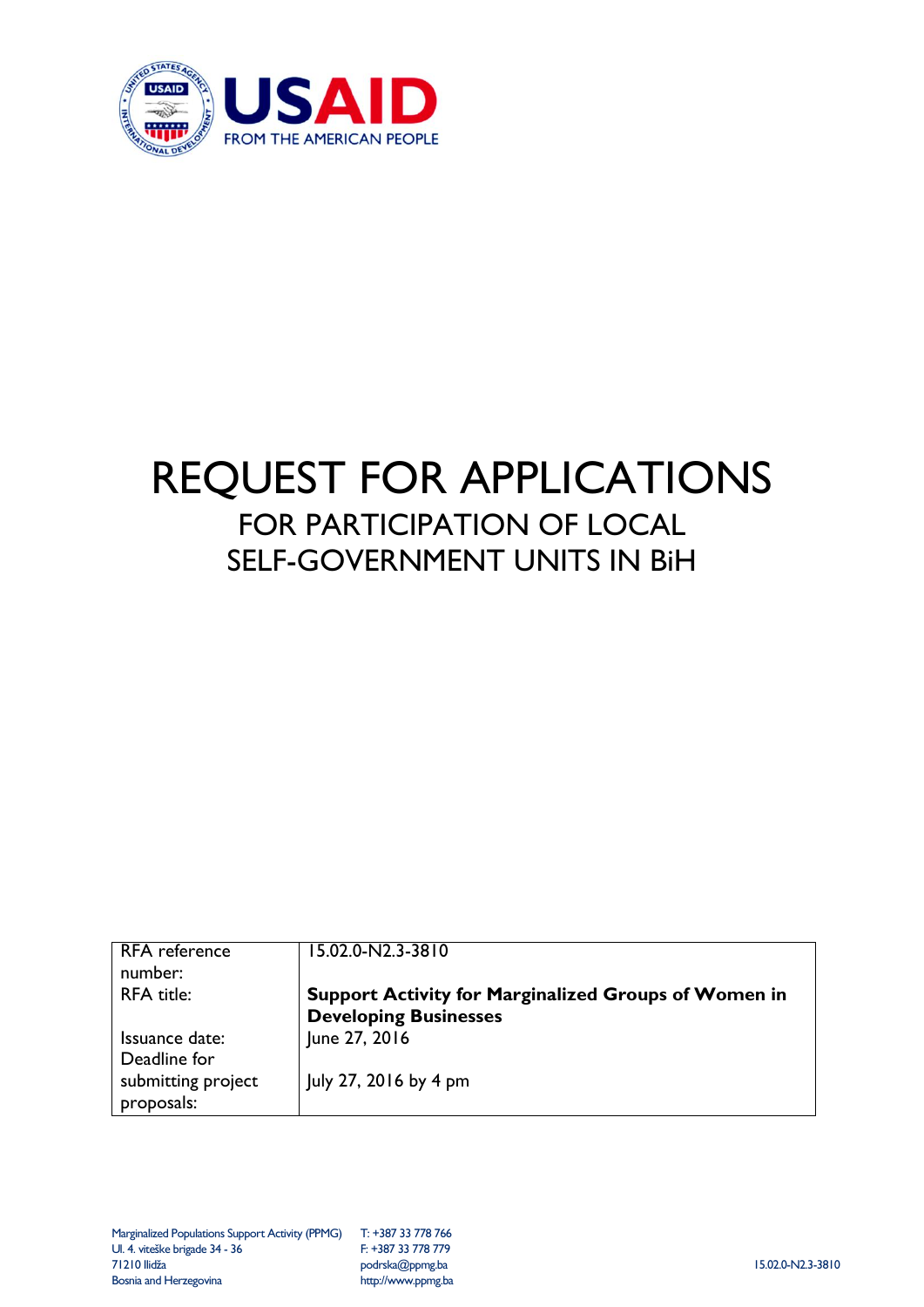

## **RFA for participation of local self-government units**

Marginalized Populations Support Activity (**USAID/PPMG**) <sup>1</sup> of the United States Agency for International Development (USAID) invites all local self-government units to submit their applications to the RFA for Support in Implementing the **Support Activity for Marginalized Groups of Women in Developing Businesses.**

The local self-government units apply for funds of the USAID/PPMG in the amount equal to funds invested in an **Entrepreneurial Fund for Women** (for 1 BAM allocated by a local self-government unit, the USAID/PPMG will also allocate 1 BAM).

All questions regarding the RFA are submitted exclusively via email to  $\frac{\text{prijava@ppmg}.ba}{\text{prijawa@ppmg}.ba}$ (subject/predmet: *15.02.0-N2.3-3810, Upit*).

The full text of the RFA and all the requisite forms are available on the [www.ppmg.ba](http://www.ppmg.ba/) website.

Interested local self-government units are required to send their application by **July 27, 2017** at the latest, of deliver it themselves to the following address: Ul. 4. viteške brigade 34-36, 71210 Ilidža (the envelope must state: *15.02.0-N2.3-3810 Prijava na javni poziv – Ne otvarati prije zvaničnog otvaranja prijava).*

Applications that are not submitted in the aforementioned manner will not be taken into consideration.

The USAID/PPMG will inform all the local self-government units who applied about the outcome of the RFA in writing.

<sup>-</sup><sup>1</sup> USAID's Marginalized Populations Support Activity (PPMG) supports the activities of local organizations advocating for the rights, empowerment and dignity of under-represented social groups in BiH, and builds the capacities of local nongovernmental organizations, BiH institutions and USAID's implementation partners for achieving the aforementioned goal.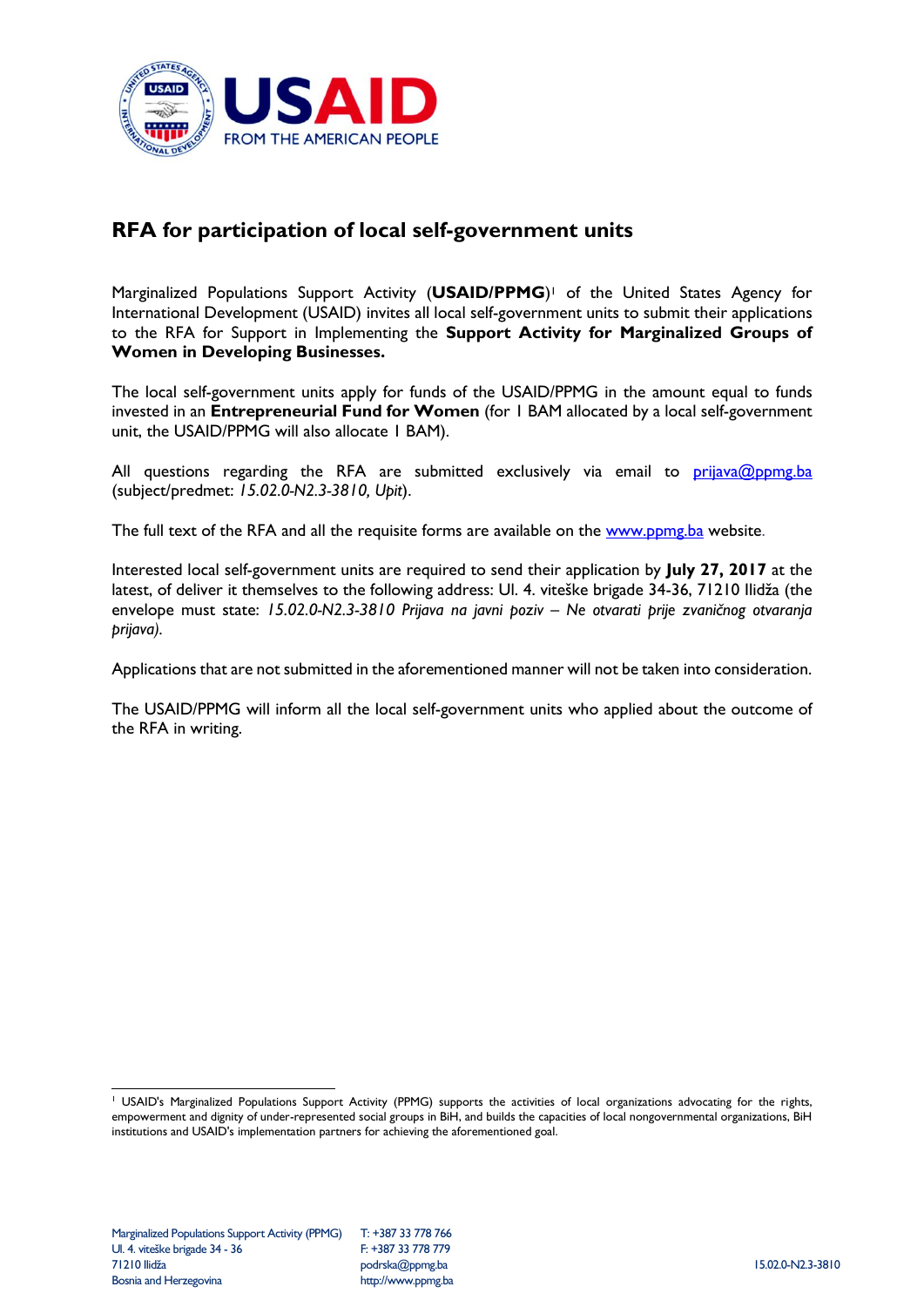

### **Background**

In the world, for women aged 15-44, violence represents one of the basic causes of death and disability. More than 80 percent of human trafficking victims are women. Over 130 million girls and women today live as survivors of genital mutilation. Not only does violence over women represent a crude violation of human rights, but it also represents a vast social and economic expense and undermines the contribution of women to development, peace and safety. It represents a serious threat to the realization of internationally agreed development goals, including the Millennium Development Goals.

The consequences of this kind of position of women in the BiH society lead to an unfavorable position of women in entrepreneurship, economy and business in BiH. There is a relatively small number of women in business and those who are successful have difficulties in overcoming the obstacles enforced by the society in BiH, which is still burdened by stereotypes.

Women are a significant but insufficiently used potential of the BiH economy. The lack of research on women in the private sector is an indicator that their problems are insufficiently recognized. The positive changes include the ratification of the Convention on Elimination of All Forms of Discrimination against Women and adopting key laws on women's rights, including the Law on Gender Equality, the Family Law and the Law on Protection against Domestic Violence. Despite the positive laws and the political progress, women are still in an economically disadvantaged position and are involved less in the economy than men. The rate of participation of women in Bosnia and Herzegovina in the workforce that amounts to 43% is extremely low in comparison to the global average of 52.5%, and women are still the victims of high unemployment rates.

The economic strengthening of women contributes to development and creates economic and social opportunities that benefit the individuals, communities, countries and the world in general. The relevant institutions, organizations and the international community in Bosnia and Herzegovina, as well as the organizations of the BiH diaspora in the world, have to cooperate additionally in this direction.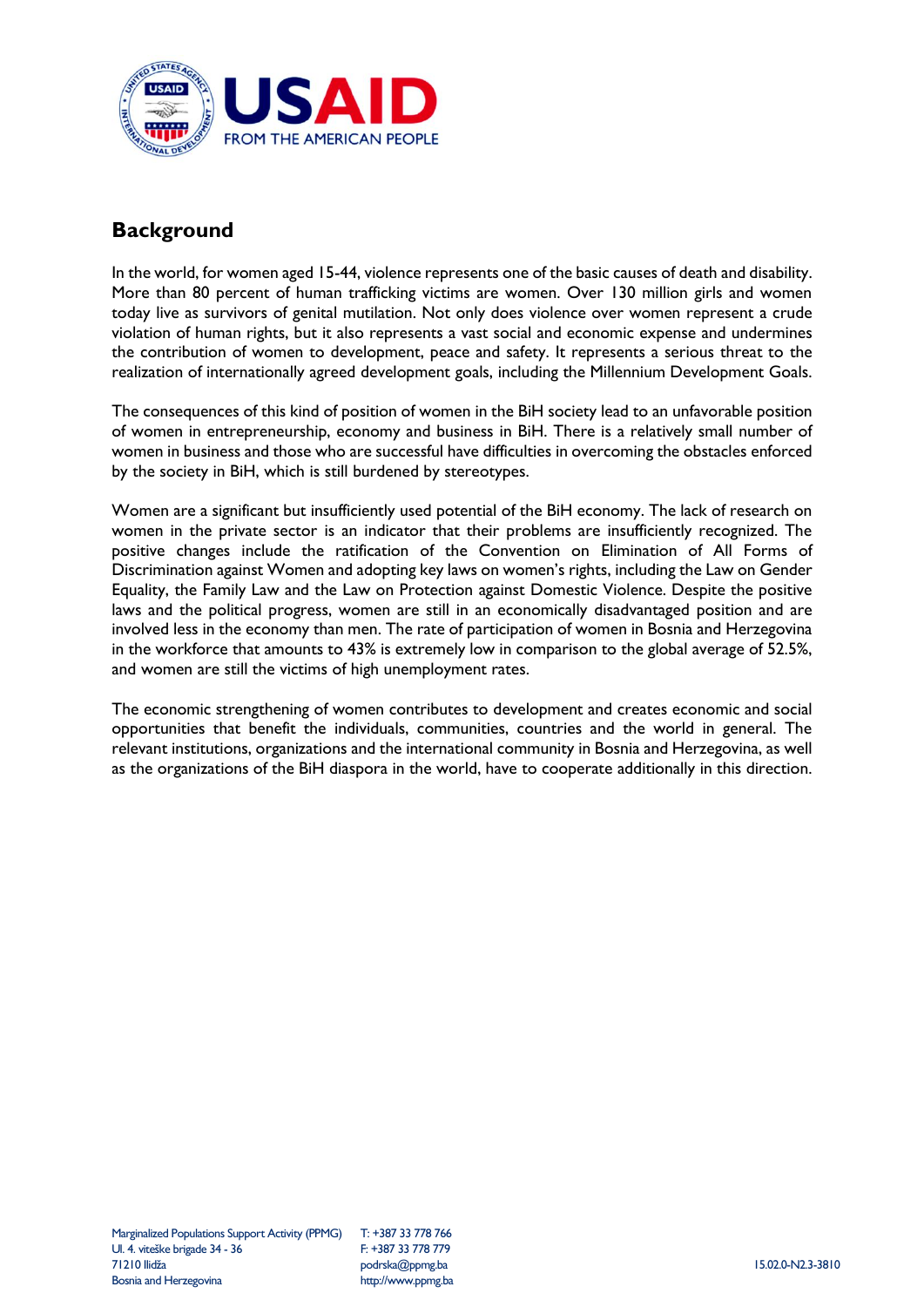

#### **Framework**

The Marginalized Populations Support Activity (USAID/PPMG) of the United States Agency for International Development (USAID) is inviting all local self-government units in Bosnia and Herzegovina to submit an application to the RFA for Support in Implementing the Support Activity for Marginalized Groups of Women in Developing Businesses, issued by the United States Agency for International Development.

The USAID/PPMG is issuing a RFA to local self-government units to submit expressions of interest in participating in the implementation of the program for supporting micro, small and medium-sized enterprises and farms of women victims of violence, single mothers, unemployed young women under 30, women with disabilities or women with children with disabilities, thus contributing to the competitiveness of local economies and creating employment opportunities for difficult-to-employ categories. USAID/PPMG and the local self-government units will join their funds to create an **Entrepreneurial Fund for Women.**

The USAID/PPMG, in cooperation with all selected local self-government units will prepare a common framework concept which will be used as the model for providing support. After that, the USAID/PPMG will support local self-government units in implementing the defined model. In each of the local self-government units, the USAID/PPMG will hold workshops on writing business plans, filling out the applications and instructions for the target group.

## **Criteria and Procedures for Applying**

**The RFA is open to all local self-government units in Bosnia and Herzegovina,** which meet both of the following criteria:

- Local self-government units will provide funds for the Entrepreneurial Fund for Women in the amount equal to funds requested from the USAID/PPMG, with the proviso that the amount of their own contribution, i.e. the amount requested from the USAID/PPMG is a minimum of **20,000 BAM** and a maximum of **150,000 BAM**.
- Local self-government units are prepared to apply the **model for providing support** that will be developed in cooperation with the USAID/PPMG, issue a RFA for the aforementioned target groups, and provide budget funds for the Entrepreneurial Fund for Women, for supporting selected businesses by the end of 2017.

Local self-government units apply to participate in the program by filling out and sending an **APPLICATION TO THE RFA**.

The full text of Request for Applications is available for download at: [http://www.ppmg.ba/en/grants/call-for-proposal.](http://www.ppmg.ba/en/grants/call-for-proposal)

The Application Form for the Municipalities can be downloaded from the following link: [http://ppmg.ba/ba/grantovi/obrasci.](http://ppmg.ba/ba/grantovi/obrasci)